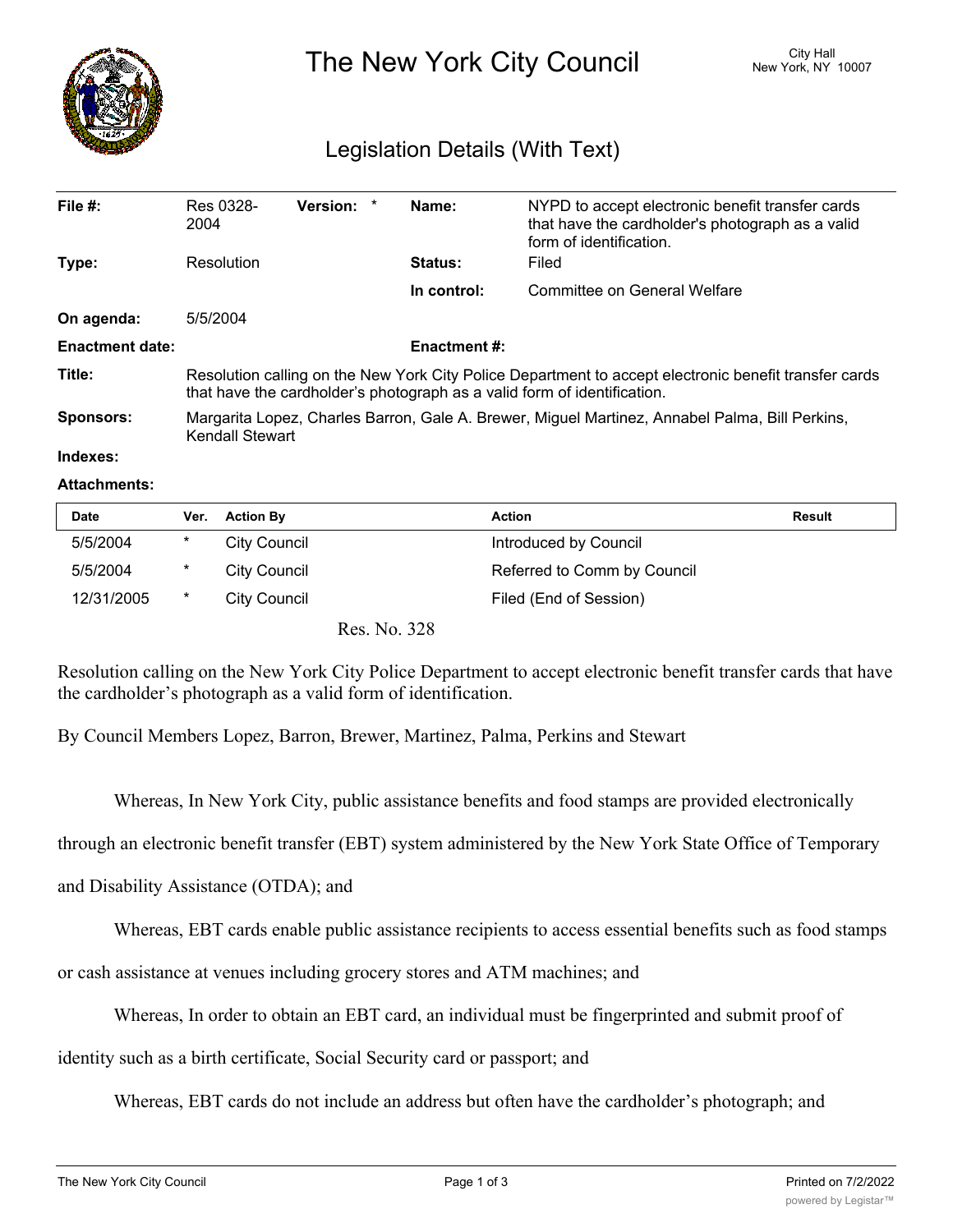## **File #:** Res 0328-2004, **Version:** \*

Whereas, Pursuant to the New York City Police Department Patrol Guide, Police Officers who encounter persons committing offenses or crimes are required to ask for a valid form of identification and a verifiable address; and

Whereas, Producing a verifiable address is impossible for many of New York City's 38,000 homeless persons; and

Whereas, Those who have committed infractions or minor crimes and cannot produce government issued identification and a verifiable address may be subject to arrest or held in police custody until arraigned in court, while persons who have committed equivalent offenses but who have a verifiable address and valid identification may receive a summons or a desk appearance ticket allowing them to attend court at a later date; and

Whereas, Penalizing homeless persons who lack a verifiable address or government issued identification other than an EBT card by arresting them causes great harm to the persons who are arrested and places additional financial and bureaucratic burdens on the city; and

Whereas, Accepting EBT cards that have the cardholder's photograph as a valid form of identification without requiring a verifiable address could reduce unnecessary arrests of homeless persons; now, therefore, be it

Resolved, That the New York City Council calls on the NYPD to accept Electronic Benefit Transfer cards that have the cardholder's photograph as a valid form of identification.